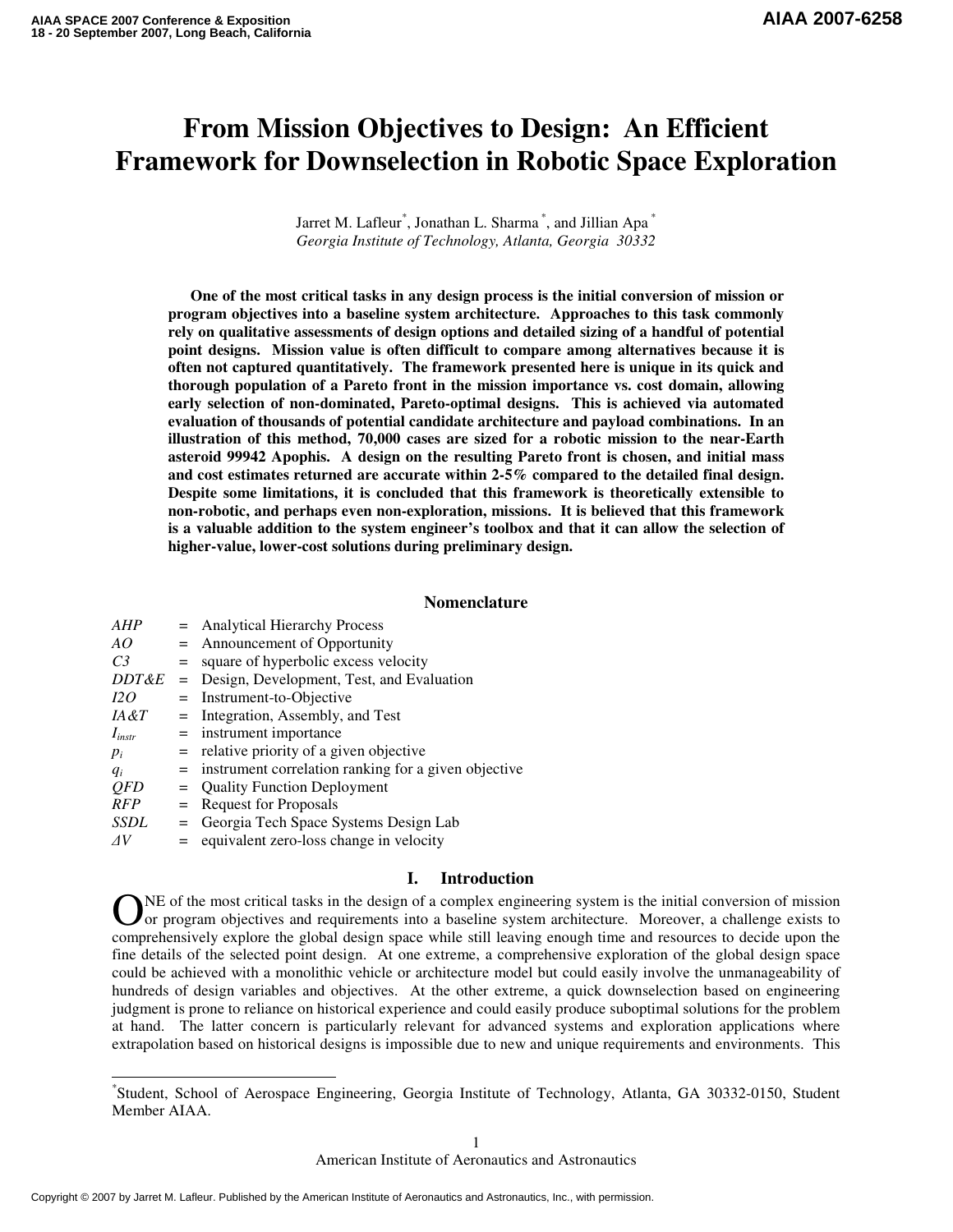paper presents a superior compromise between these two extremes which is aimed at identifying Pareto-optimal designs which maximize mission importance and minimize mission cost.

The work presented by this paper originated in the design of a science and orbit determination mission to the near-Earth asteroid 99942 Apophis. The project required a framework which would allow a thorough evaluation of the global design space but which would also allow timely selection of a point design. For planetary robotic missions in particular, it was recognized that there are many options available to the designer in terms of (1) payload, which is the answer to "what should this system carry?" and (2) architecture, which is the answer to "how should this system carry it?". The separation of these two questions provides the foundation of this framework, since one quickly realizes that a large number of potential designs can be identified simply by mixing and matching candidate payloads with candidate architectures. Each of these mixed-and-matched possibilities is a unique design with a certain estimated cost and, due to its performance, a certain importance when evaluated against program and mission objectives. Plotting each design in this importance vs. cost objective space facilitates simultaneous selection of mission science (the "what") and the architecture to fulfill it (the "how").

#### **II. Related Methodologies and Tools**

A great deal is available in the literature on the topic of systems analysis for space vehicles and architectures, and the framework presented by this paper essentially utilizes a unique ordering of several commonly accepted systems analysis practices and tools.

Like the framework presented in this paper, the process defined by Wertz and Larson<sup>1</sup> includes elements of objectives and constraints definition, candidate mission architecture definition, and quantitative system performance characterization. Mission utility is also characterized by measures of effectiveness. Wertz and Larson present these and related steps in the context of an iterative loop and eventual convergence on a baseline mission concept.

The NASA Systems Engineering Handbook<sup>2</sup> recognizes and plots the notional trade between cost and effectiveness, noting the existence of a cost vs. effectiveness envelope defined by a set of nondominated points. Rodriguez and Weisbin<sup>3</sup> develop a method to quantitatively plot this same trade for multiple designs. The capability to accurately populate a plot of system cost vs. system importance is emphasized in – and is indeed one of the key results of – the framework presented in this paper. This capability, which effectively results in the generation of a Pareto front in the cost vs. system importance space, is largely enabled by the sizing and costing of thousands of unique potential designs. In contrast, the existing methods mentioned above are largely aimed at the generation of only a handful of point designs.

One process used directly in this paper's framework is the Analytical Hierarchy Process (AHP)<sup>4</sup> in order to prioritize objectives and compare potential solutions in terms of those objectives. Additionally, a variant of a Quality Function Deployment  $(QFD)^{1}$  is used to quantitatively rate how well each candidate payload fulfills each objective for each candidate architecture. This paper assumes that the reader is already familiar with these tools and does not describe them in detail.

## **III. Framework Summary**

The full downselection framework is summarized in Fig. 1. The process begins with the definition of objectives and ends at the initiation of detailed design and subsystem trades. Thus, the process starts with a global picture of the concept design space and intelligently narrows possibilities to the space surrounding a single point design. Key aspects are summarized below, and a more detailed summary is contained in the next section of this paper.

*Objectives Definition.* The first step in this method is the clear and concise definition of those objectives for which the architecture selection will have a non-negligible impact. Often some of these objectives are clear from a Request for Proposals (RFP), Announcement of Opportunity (AO), or similar document.

*Prioritization Matrices*. Objective prioritization is divided into program and mission levels. The program level contains overriding programmatic concerns such as cost, risk, and schedule, while the mission level contains mission-specific objectives (e.g., science). An Analytical Hierarchy Process (AHP) prioritization matrix is used for each level to permit one-on-one evaluations of the priority of each objective compared to each other objective.

*Candidate Architecture Definitions.* Next, all candidate architectures of interest are defined. This may include considerations such as constellation size, constellation configuration, whether a vehicle is a lander or an orbiter, and other considerations which would affect the rules used to size the vehicle system.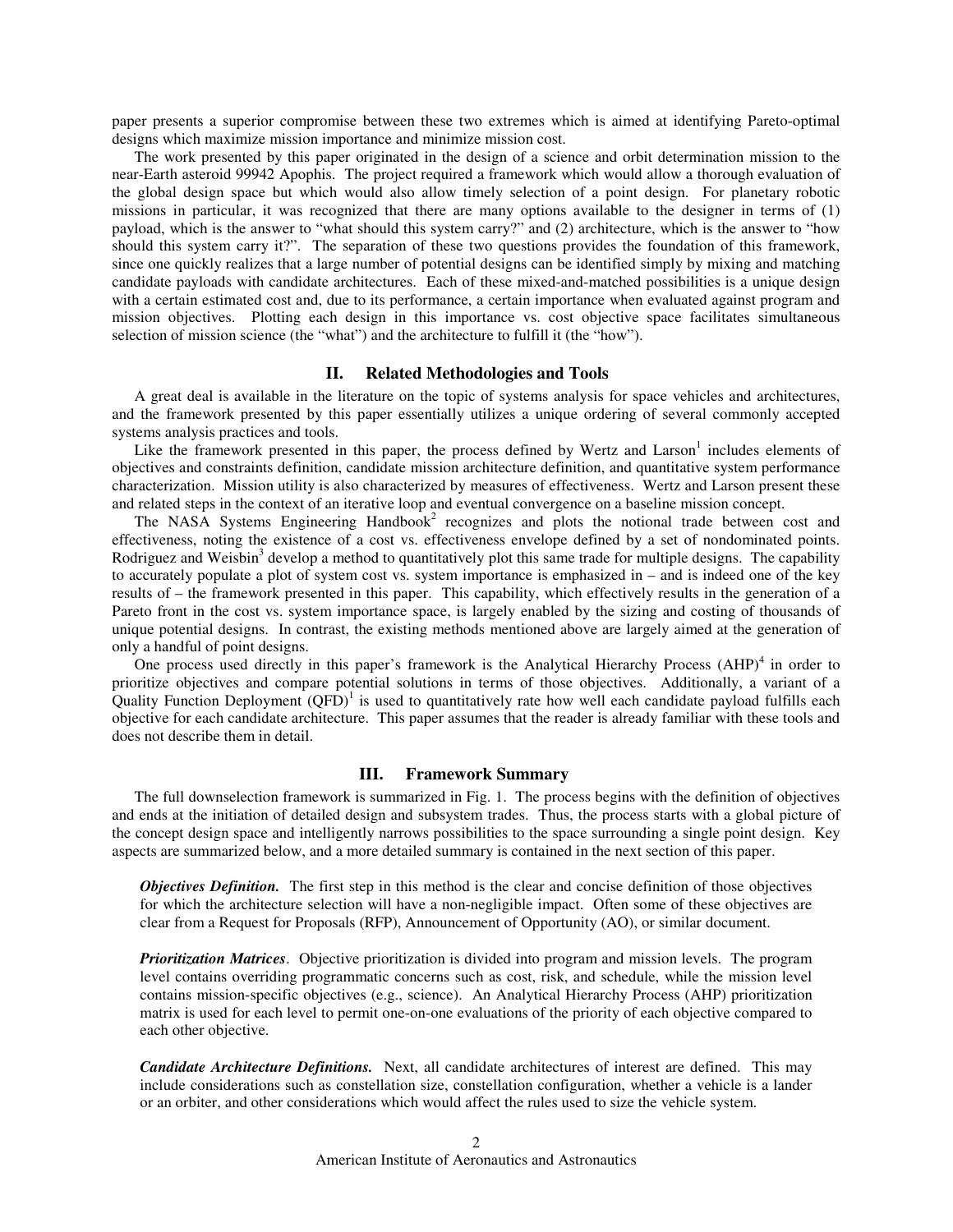*I2O Maps***.** For each candidate architecture, a Payload Instrument-to-Objective (I2O) map is created. The I2O map is modeled in the form of a Quality Function Deployment (QFD), but differs in that it maps mission-level objectives to the ability of candidate payloads to fulfill each objective. The bottom row of the I2O map thus indicates how important a given payload is to the overall mission.

*Cost and Importance Estimation***.** Potential payloads from the I2O maps are next mixed-and-matched into thousands of cases for each of the candidate architectures (10,000 cases per candidate architecture are used for the *Pharos* evaluation illustrated next). For each individual case, which has a unique payload combination, mission importance is estimated as the sum of individual payloads' importances. Cost is estimated using a variety of first-order estimation tools, including a historical mass model,  $\Delta V$  estimates, launch vehicle database, and cost estimation models.

*Pareto Plot and Final Downselection***.** After cost and importance estimates are complete, results are plotted in the importance vs. cost objective space to observe the trade via a Pareto front. Several points are chosen along the front for further evaluation in the original program-level prioritization matrix and AHP. The results of this final AHP evaluation determine the final concept. From this point, the architecture and payloads are chosen and detailed subsystem sizing may follow.

A distinguishing feature of this overall process is its inclusion of an automated evaluation of the cost and mission importance of thousands of possible payload choices. The Pareto front that results clearly shows the frontier of achievable mission importance-to-cost ratios and in and of itself is a compelling illustration to show the Pareto optimality (or sub-optimality) of any design. A program-level AHP prioritization matrix evaluation follows selection to ensure consideration of non-cost and non-science factors.

It may also be helpful to consider this process "backwards": To plot a Pareto front in the mission importance vs. cost domain, estimates are required for both mission importance and mission cost for a large number of potential designs. Each potential design is defined by the payloads it carries and architecture it employs (meaning all payload and architecture candidates must be defined), so the cost of each potential design may be estimated using historical cost models, mass models, and basic orbital mechanics analyses. The importance of each design is estimated in terms of mission objectives (and their relative priorities) and a rating of how well the design fulfills each objective.



**Figure 1. Downselection framework summary.**

American Institute of Aeronautics and Astronautics 3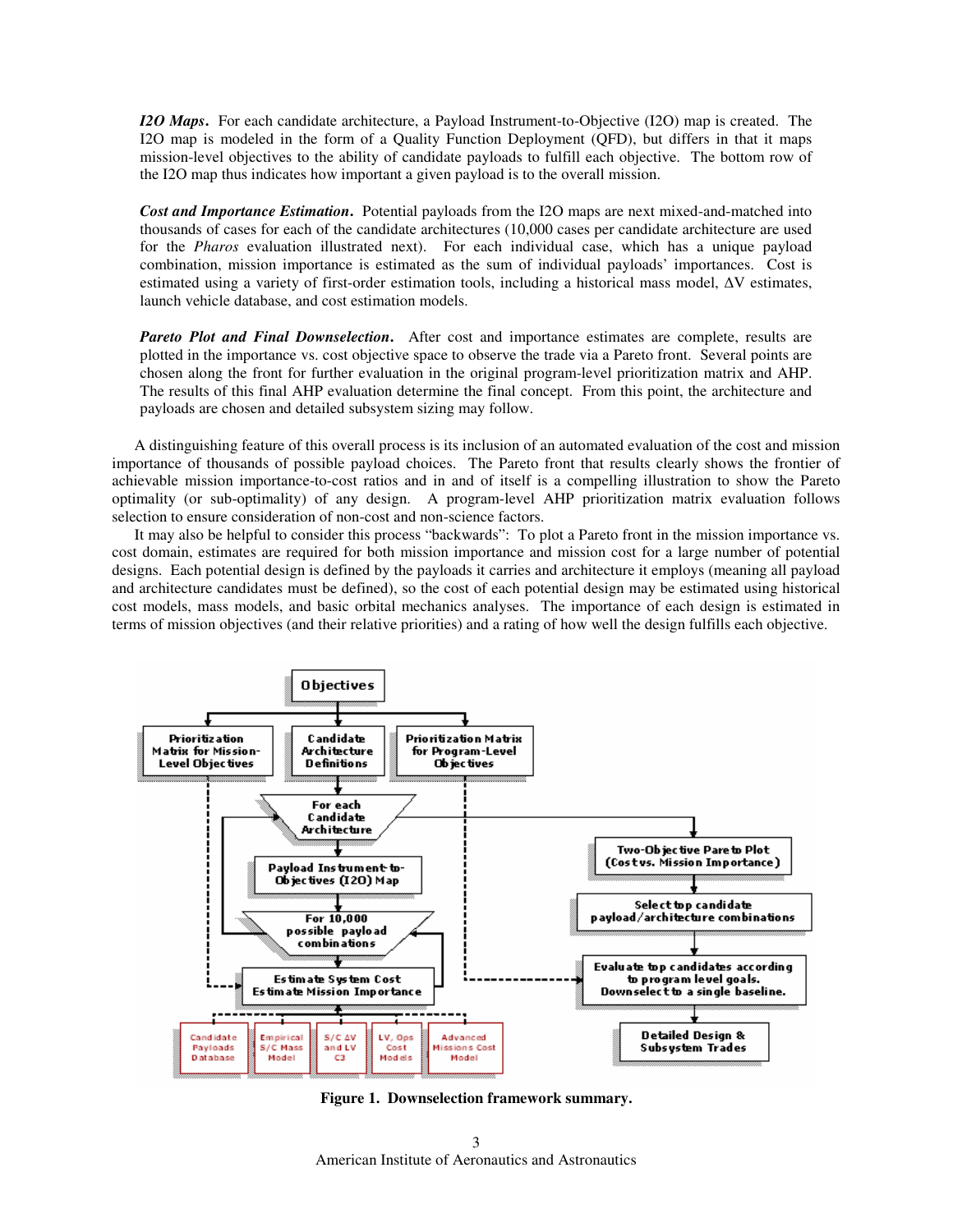## **IV. Framework Illustration**

As mentioned earlier, the work presented by this paper originated in the design of a science and orbit determination mission to the near-Earth asteroid 99942 Apophis. The design team was given considerable freedom in determining the mission and architecture provided that a \$500 million (FY07) cost cap (as well as annual spending limits and a completion date requirement) was met. The vehicle finally selected as a result of this process, named *Pharos*, was a 721-kg orbiter-class vehicle with four science instruments (a multi-spectral imager, infrared spectrometer, laser rangefinder, and magnetometer) and four small probes<sup>5</sup> which would impact the surface of Apophis to return deceleration and temperature profile data to the main *Pharos* spacecraft. Illustrated here is the *Pharos* design team's implementation of the downselection framework described above.

#### **A. Objectives Definition**

The beginning of the design process is marked by recognition and documentation of formal requirements from the given AO. These requirements are summarized in Fig. 2. Note that the requirements are divided into both the program and mission levels, where the program level consists of aspects such as cost and schedule and the mission level consists of specific technical mission requirements.

#### **B. Prioritization Matrices**

The program and mission level requirements given by the AO are next translated into a number of objectives for the *Pharos* mission which are prioritized in two matrices. As shown in Fig. 3, program-level objectives include aspects of cost, risk, schedule, and public demonstration of action regarding deep space technologies and near-Earth objects. Mission-level objectives are a subset of the program-level objectives and include orbit determination, science, and engineering objectives of interest.

The full prioritization matrices are shown in Fig. 4. Given the focus of the AO, it is not surprising that highest priority is placed on precise determination of Apophis' state vector. The second priority of the mission is determination of the composition of Apophis.



**Figure 2. The** *Pharos* **design is driven at the highest level by AO requirements.**



**Figure 3.** *Pharos* **program and mission goals.**

| Program-Level<br>Prioritization<br><b>Matrix</b> | ğ<br>š         | Ě   | ong Lifetime   | <b>Appeal</b><br><b>Sign</b> | Science<br>٥ð<br>Determination<br>Ĕ | 옽<br>පී<br>Tech.<br>eflection | Demo<br>Tech.<br>nstrument | e<br>E<br>ó<br>۴ë<br>P<br>Subsystem | yetoi<br>Priority | Mission-Level<br>Prioritization<br><b>Matrix</b> | ation<br>$\frac{9}{8}$<br>ક્<br>osition/Velocity/ | <b>Reflectivity</b><br>οă<br>Rotation | ŝ<br>Distrib<br>Properties<br>S,<br>욕 | omposition | Coherence<br>٥ő<br>sticity<br>꼮 | Temp<br>g<br>Magnetism<br>Radiation, | Plumes<br>oð<br>ebris | Vlapping | ector<br>Priority |
|--------------------------------------------------|----------------|-----|----------------|------------------------------|-------------------------------------|-------------------------------|----------------------------|-------------------------------------|-------------------|--------------------------------------------------|---------------------------------------------------|---------------------------------------|---------------------------------------|------------|---------------------------------|--------------------------------------|-----------------------|----------|-------------------|
| Low Cost                                         |                |     |                | 1/4                          | 1/6                                 | 1/2                           | 1/3                        | 2                                   | 0.091             | Position/Velocity/Acceleration                   |                                                   | 13                                    | з                                     | 2          |                                 |                                      | з                     | 2        | 0.255             |
| <b>Low Risk</b>                                  | 1/4            |     | 1/3            | 1/3                          | 1/5                                 | 1/2                           | 1/3                        | 2                                   | II 0.042          | Rotation & Reflectivity                          | 1/3                                               |                                       | 112                                   |            |                                 |                                      | 2                     |          | 0.107             |
| Long Lifetime                                    | 1/7            | з   |                | 1/6                          | 1/7                                 | 1/2                           | 1/3                        |                                     | 0.048             | Mass Properties & Distribution                   | 1/3                                               |                                       |                                       | В          |                                 | 5.                                   | 4                     | 2        | 0.151             |
| Public Appeal                                    | 4              |     | 6              |                              | 13                                  |                               | 1/2                        | 5                                   | 0.144             | Composition                                      | 1/2                                               | 2                                     |                                       |            |                                 |                                      | 5                     | 2        | 0.215             |
| Orbit Determination & Science                    | 6              |     |                |                              |                                     |                               |                            |                                     | 0.368             | <b>Elasticity &amp; Coherence</b>                | 1/4                                               | 1/3                                   |                                       |            |                                 |                                      | з                     | 1/3      | 0.065             |
| <b>Deflection Tech. Demo</b>                     | $\overline{2}$ |     | $\mathfrak{p}$ |                              | 1/5                                 |                               | 1/2                        | 4                                   | 0.099             | Radiation, Magnetism, and Temp.                  | 1/4                                               |                                       | 1/5.                                  | /5         |                                 |                                      | 1/2                   | 1/4      | 0.033             |
| Instrument Tech. Demo                            | 3              | з   | 3              | $\mathbf{P}$                 | 1/3                                 | $\overline{2}$                |                            | 4                                   | 0.176             | Debris & Plumes                                  | 1/3                                               | 1/2                                   | 1/4                                   | 1/5        | 1/3                             | 2                                    |                       | 1/5      | 0.046             |
| Subsystem Tech. Demo                             | 1/2            | 1/2 |                | 1/5                          | 1/7                                 | 1/4                           | 1/4                        |                                     | 0.032             | Mapping                                          | 1/2                                               |                                       | 1/2                                   | 1/2        | 3                               |                                      | 5                     |          | 0.129             |

**Figure 4.** *Pharos* **objectives are divided into program and mission level prioritization matrices.**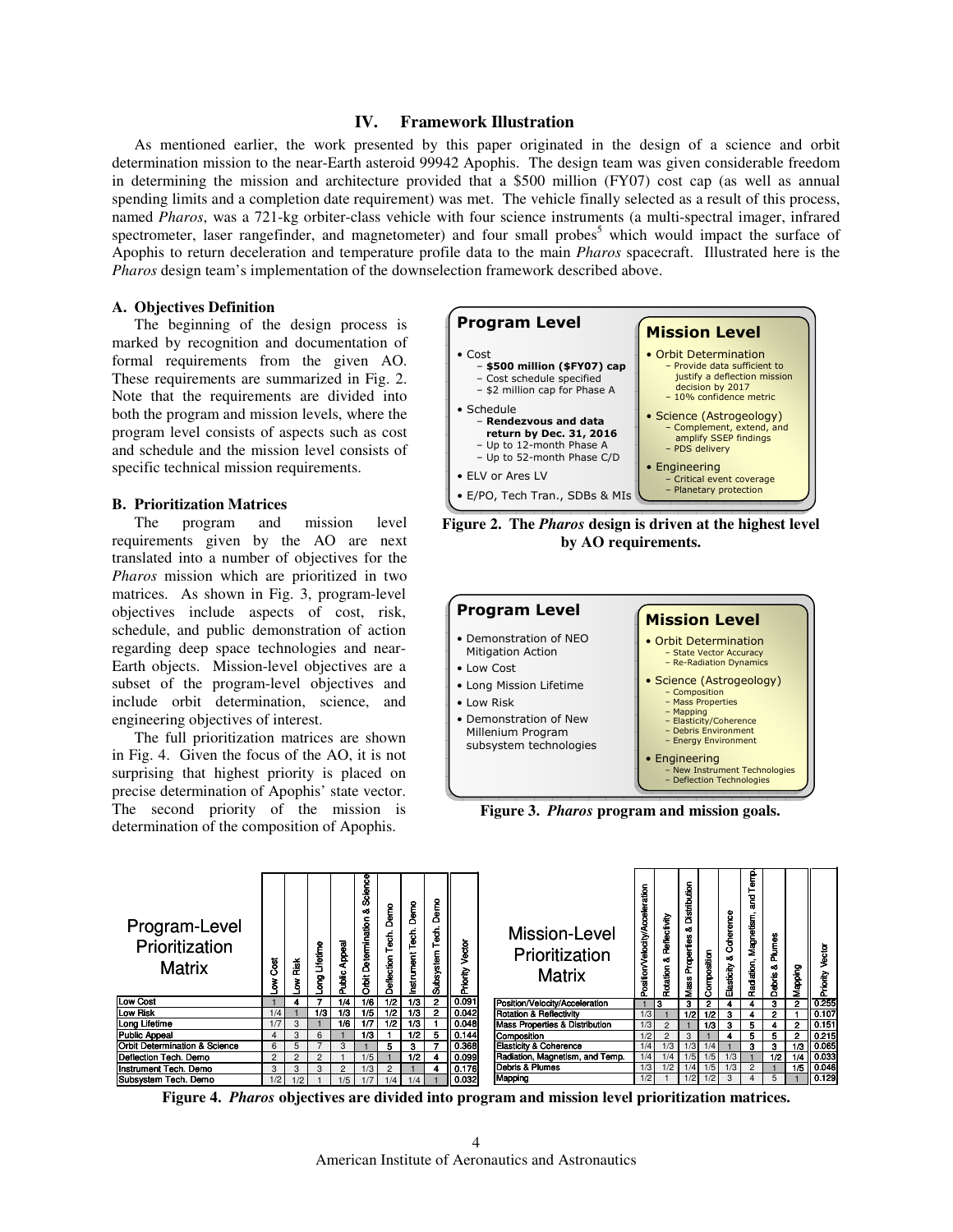#### **C. Candidate Architecture Definitions**

The next step in the downselection process is the definition of candidate mission architectures. Four core architectures are chosen for evaluation, although two additional architectural options (a sample return system and distributed sensor system) are also considered and modeled as payloads. The first candidate architecture is dubbed a two-phase orbiter/lander in which an orbiter operates in proximity to Apophis and has the capability to land and return data at end of life. The second option is a lander only, for which all instrumentation is geared toward surface activity. The third option is an orbiter only, for which all instrumentation is geared toward remote sensing. Finally, the fourth candidate architecture involves a separate orbiter and lander strategy in which an orbiting mother ship launches a lander to conduct surface operations. Three additional candidate architectures are defined which are identical to the first three but which consist of twin vehicles instead of a single one.

#### **D. Instrument-to-Objective Maps**

The final step required to enable the automated analysis of thousands of potential vehicle designs is the definition of an instrument-to-objective (I2O) map for each candidate architecture. A sample I2O map is shown in Fig. 5. Modeled in the form of a QFD, the left two columns contain mission-level priorities from the associated prioritization matrix. The top two rows contain all payloads under consideration as well as their masses for reference. In the remaining rows and columns, each potential payload is ranked as a 1, 3, or 9 in terms of how well it fulfills the corresponding objective. The bottom row indicates each instrument's overall importance score, which is calculated from Eq. (1). In Eq. (1),  $q_i$  is a given instrument's correlation ranking  $(1, 3,$  or 9) for a given objective *i*, and  $p_i$  is the priority of that objective (from the mission-level prioritization matrix in Fig. 4).

$$
I_{\text{instr}} = \sum_{i} q_i p_i \tag{1}
$$



**Figure 5. A sample Instrument-to-Objective (I2O) Map indicates the relative importance of all potential payloads to each** *Pharos* **candidate architecture.**

### **E. Automated Cost and Importance Estimation**

Automated cost and importance estimation is performed using a short MATLAB code which takes the I2O payload masses and importances, generates a series of potential payload combinations (in this case, 10,000 combinations were chosen per candidate architecture), and evaluates each payload combination to determine mission cost and mass. For a given payload combination, the evaluation takes several steps:

*1. Mission V and C3 Definition.* Outputs from a separate cost-based launch opportunity selection process produce approximate launch vehicle C3 and arrival  $\Delta V$  values. Maintenance  $\Delta V$  requirements are also estimated.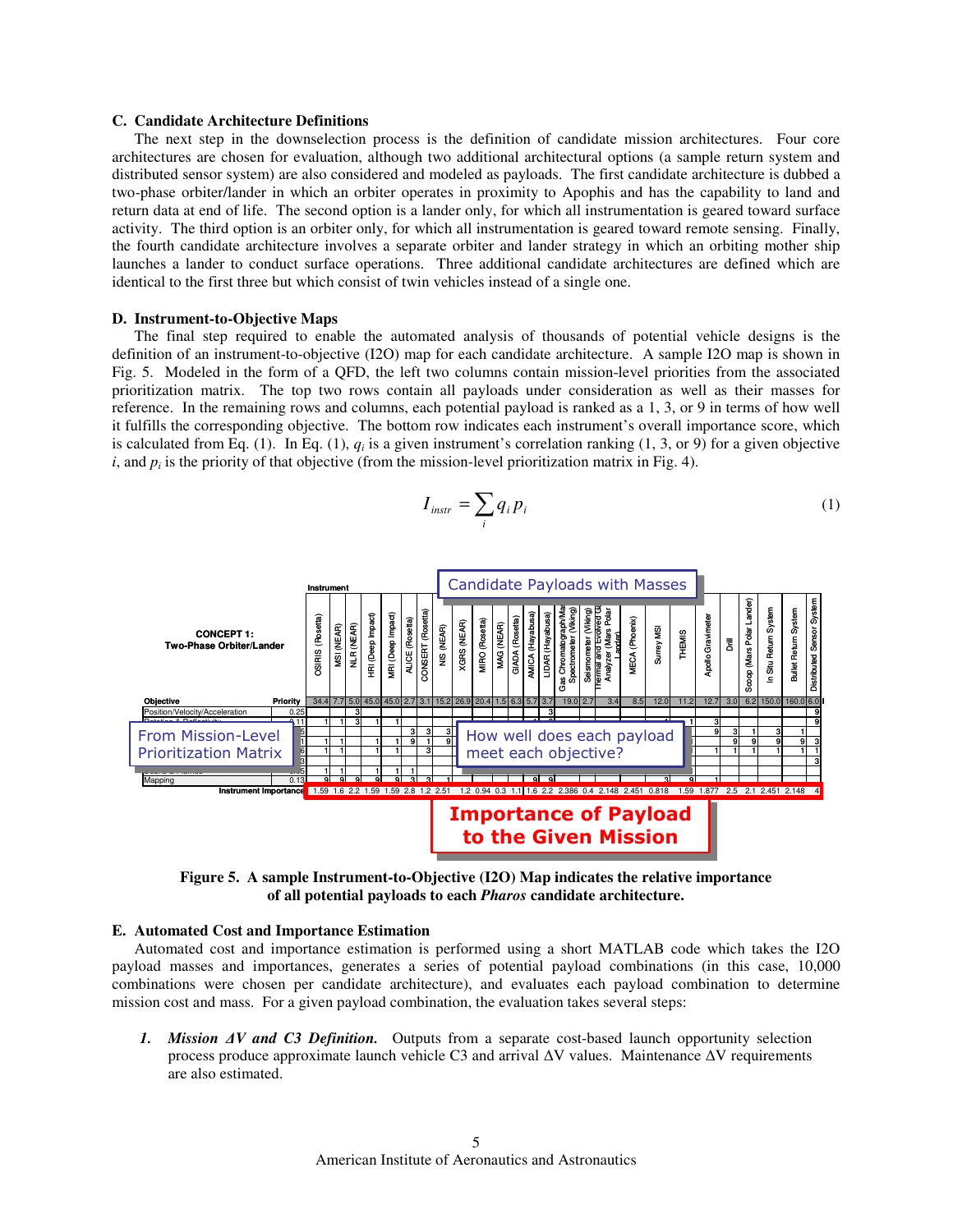- *2. Spacecraft Dry Mass Estimation.* Spacecraft dry mass is estimated via a historical curve fit from the total payload mass based on seven similar past missions. This is effectively a rough sizing of all spacecraft subsystems and support hardware.
- *3. Spacecraft Gross Mass Estimation.* Spacecraft gross mass is estimated via application of the rocket equation using the estimated dry mass and the arrival and maintenance  $\Delta V$  numbers from previous steps. A hypergolic engine specific impulse of 300 s is assumed.
- *4. Launch Vehicle Selection.* With spacecraft gross (launch) mass known, a launch vehicle is selected from an in-house Georgia Tech Space Systems Design Laboratory (SSDL) launch vehicle database. The lowest-cost American launch vehicle which can lift the spacecraft to the specified C3 is automatically selected.
- *5. DDT&E Cost Estimation.* Design, Development, Test, and Evaluation (DDT&E) cost is estimated using an Advanced Missions Cost Model which has been scaled to produce correct DDT&E costs for the NEAR-Shoemaker mission to the asteroid Eros.
- *6. Ancillary Cost Estimation.* Integration, Assembly, and Test (IA&T), program management, ground equipment, operations, and software costs are estimated using methods from Larson and Wertz<sup>1</sup>.

From the information generated by these six steps, the total cost estimate is known, and the total mission importance is taken as the sum of the individual instrument importances.

## **F. Pareto Plot**

From the 70,000 point designs generated by the automated cost and importance evaluation, a plot can be made representing the inherent trade between cost and attainable mission importance. This plot is shown in Fig. 6. Some important characteristics to note are the large vertical white spaces near \$350M and \$425M, discontinuities which are the result of jumps in launch vehicle. It can also be seen that all "A" concepts, or twovehicle variants of the four core concepts, lie away from the wellpopulated Pareto front which forms the border between the white and populated space on the graph. This Pareto front represents the set of nondominated solutions, or the set of solutions for which no same-cost mission has higher importance or for which no same-importance mission has lower cost. Ideally, the chosen design (at least from a cost and mission importance standpoint) will lie on the Pareto front.

Apophis Mission Concepts Importance vs. Cost



**Figure 6. Resulting costs and importances of thousands of potential missions to Apophis. The final** *Pharos* **design selection lies at the yellow star on the Pareto front.**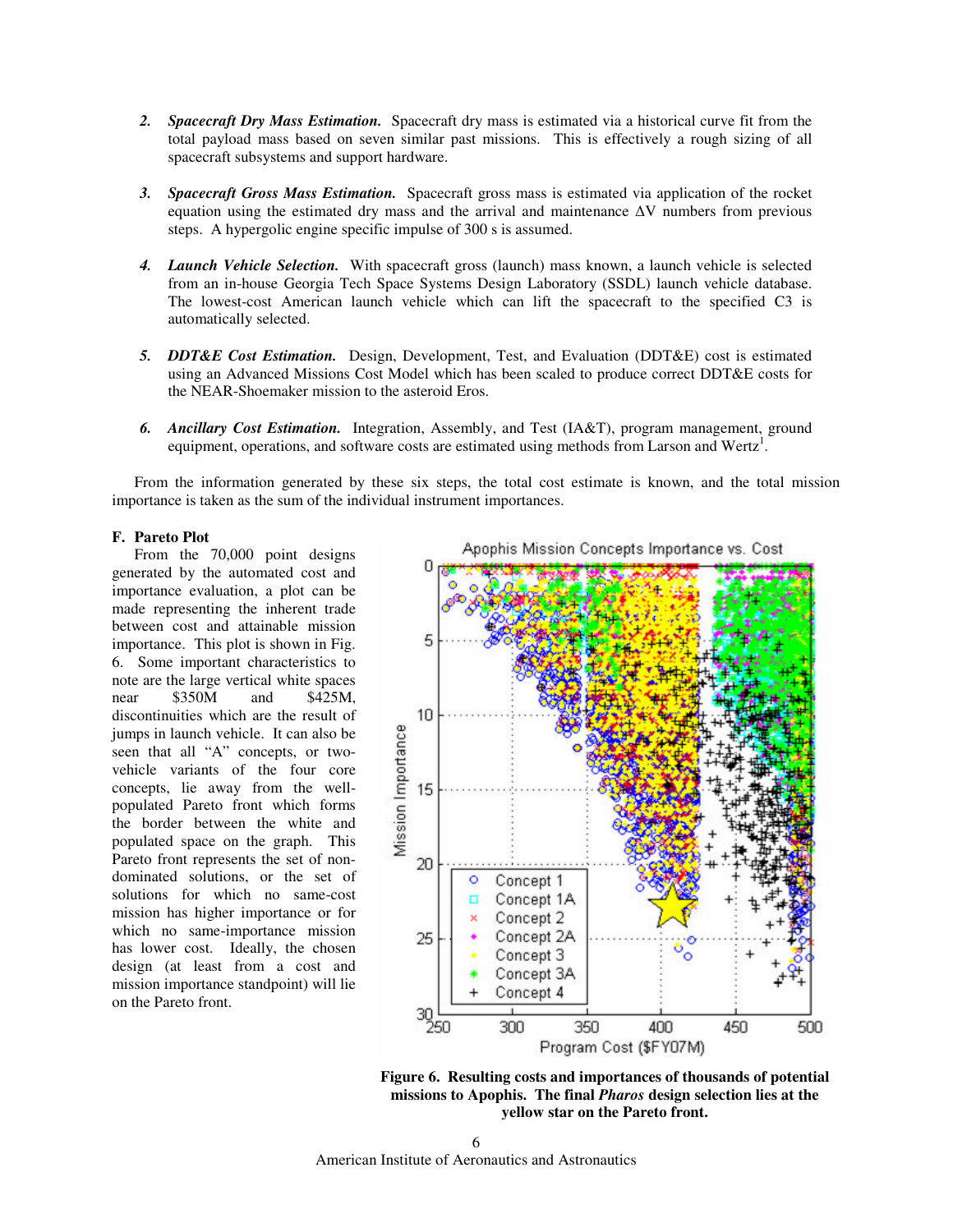#### **G. Final Candidate Architecture and Payload Selections**

To continue to the final downselection of a point design, several points are selected for detailed examination from the Pareto front that was identified in the previous step. By examining each of these points, the design team is able to learn common characteristics of the most efficient designs. One of the lowest-cost solutions on the Pareto front, for example, uses only a spectrometer from the European Rosetta mission at a cost of just \$250 million. Higher-cost solutions utilize multiple distributed sensors (modeled after the 1999 Mars Microprobes) plus a suite of instruments, which allows the team to realize that the advantage of designing for a larger payload not only allows more scientific return but also more scientific return per dollar. Furthermore, the team notices that most mid- and high-range Pareto-optimal solutions utilize one or more distributed sensors.

With this insight in mind, the team chooses four designs to evaluate in the final program-level prioritization matrix. The first is a two-phase orbiter/lander concept with an imager, laser rangefinder, magnetometer, mass spectrometer, and four distributed probes. The second is a variant of this concept which utilizes two orbiters, each carrying half the instruments listed above. While this second option is not on the original Pareto front, it is decided to examine it since it may have benefits of lower risk, a characteristic which is not captured on the importance-cost Pareto plot but which can be captured through the program-level AHP selection. The third candidate is similar to the \$250 million concept mentioned earlier, an orbiter with only a single instrument. The fourth is a large lander like one of those seen in Fig. 6 as the black crosses in the \$450M - \$500M range with high (25-30) importances.

#### **H. Final Downselection**

As indicated by Fig. 1, final downselection is conducted by evaluating the four final candidate designs via an AHP based on the program-level prioritization matrix. The results of this evaluation are shown in Table 1. Note that compared to the baseline Pareto-optimal two-phase orbiter/lander design mentioned above, the two-vehicle solution scores higher but is not selected because of concerns that the budget would not allow (the baseline concept is already at \$410 million). The minimal-instrumentation orbiter scores the lowest of all because of the heavy weighting that orbit determination and science have in the program-level priorities. The Pareto-optimal lander scores close to the baseline design, but it is also discarded due to cost concerns since it lay so close to the cost cap.

# **Table 1. Final scores of candidate designs justify the choice for the baseline Pareto-optimal two-phase orbiter/lander. Note that while the twin vehicle concept scored slightly higher, cost concerns kept it from further consideration.**

| <b>Candidate Design</b>                                 | <b>Final Score</b> |  |  |  |  |
|---------------------------------------------------------|--------------------|--|--|--|--|
| <b>Baseline Pareto-Optimal Two-Phase Orbiter/Lander</b> | 0.290              |  |  |  |  |
| <b>Twin Two-Phase Orbiter/Landers</b>                   | 0.317              |  |  |  |  |
| <b>Minimal-Instrumentation Pareto-Optimal Orbiter</b>   | 0.114              |  |  |  |  |
| <b>Pareto-Optimal Lander</b>                            | 0.279              |  |  |  |  |

Thus, the final selection for *Pharos* is the baseline two-phase orbiter/lander described above. Note that due to the payload choices for the vehicle, this is nearly an orbiter solution since end-of-life landing on an asteroid can be accomplished with little or no dedicated landing gear. Perhaps the most powerful aspect of this analysis method is that it can show that this final design lies squarely on the Pareto front of the mission importance vs. cost objective space as shown by the yellow star in Fig. 6. The initial mass and cost estimate is 706 kg and \$410 million (FY07) dollars), respectively. Notably, when compared to the final mass and cost estimates which result from later detailed sizing and costing analysis (721 kg and \$430 million), this initial estimate is found to be 2-5% accurate.

## **V. Framework Applicability, Extensibility, and Limitations**

As mentioned earlier, the framework presented here has been applied to a case of a robotic mission to the asteroid 99942 Apophis. It is considered quite generalizable to any robotic planetary exploration design or any design which can be characterized by multiple payload options and multiple architecture options. This framework is particularly useful if the payload and architecture options are independent of each other, although this does not need to be the case † . It is easy to see this method (and certainly many of the underlying principles) being extended to other mission types as well, such as human missions or unmanned Earth orbital missions.

<sup>&</sup>lt;sup>†</sup> In fact, this was not the case for the example mission here. Unique I2O maps were created for each architecture, allowing, for example, lander instruments like scoops and drills to have zero importance on an orbiter mission.